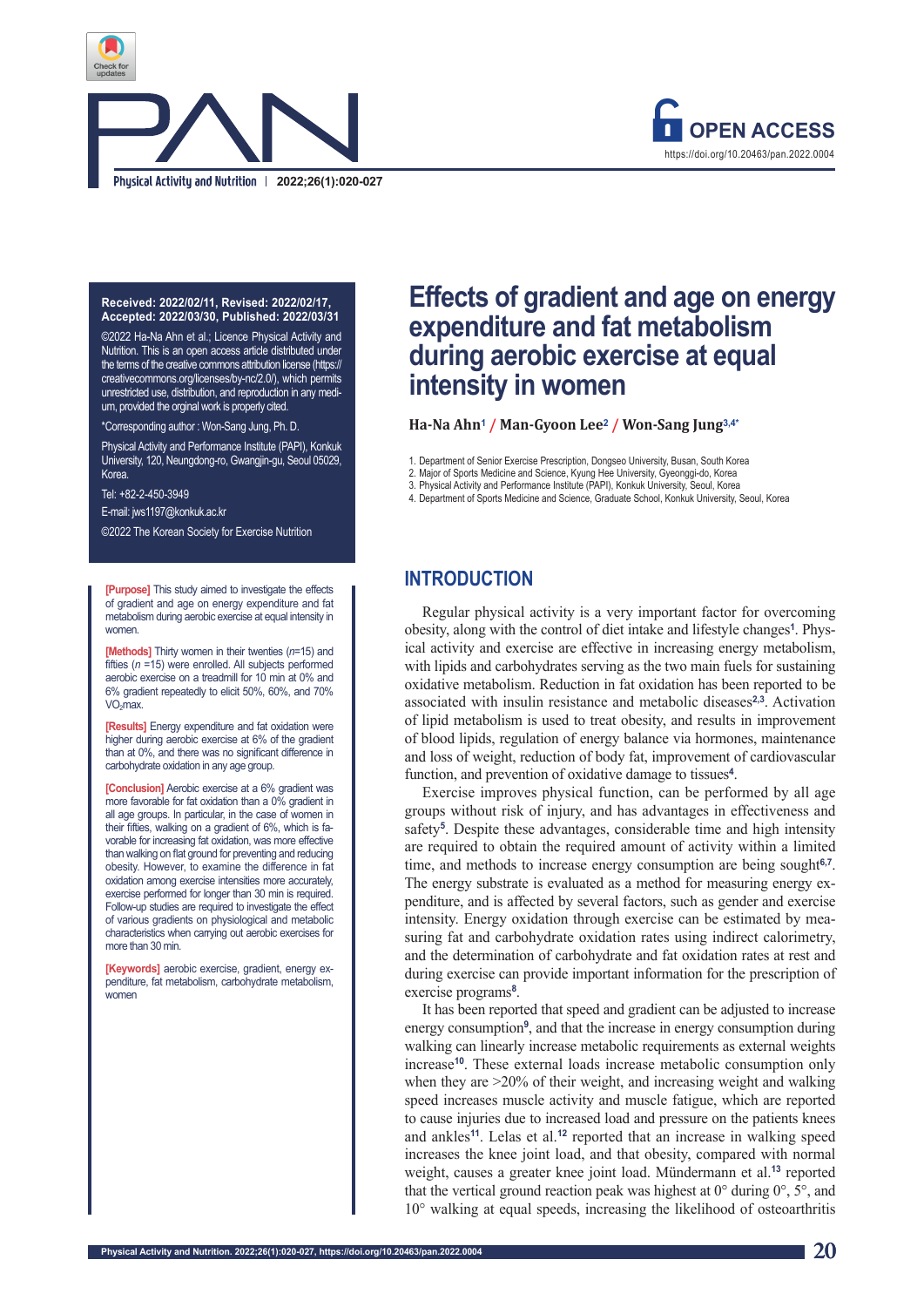

and the risk of acute musculoskeletal injury.

To reduce the risk of osteoarthritis and acute musculoskeletal injury**14**, low-speed aerobic exercise is recommended; however, since energy consumption is also low at low speed, uphill climbing is recommended as a strategic method to increase energy consumption**15**. In addition, it was also reported that moderate incline walking of 10° or less increased metabolic rate compared with horizontal (0°) walking at an equal speed**16**. Using the ACSM standard formula, it was reported that walking at a 6° gradient at a speed of 0.75 m s<sup>-1</sup> and aerobic exercise at a  $0^{\circ}$  gradient at a speed of 1.50  $m \cdot s^1$  elicit similar moderate-intensity (VO<sub>2</sub>max, 40-60%) physiological and metabolic responses**17**. As such, it seems necessary to study how the change in speed according to age affects energy consumption and energy metabolism on flat land and a gradient of 6°, and it is judged that this could be used as basic data for public health.

As described above, to design a safe and effective walking exercise program in terms of public health, it is important to understand energy consumption and energy metabolism based on inclination and intensity. However, most studies on aerobic exercise simply compare the energy consumption by increasing the speed, and studies analyzing the combination of the gradient and intensity are insufficient. Therefore, this study attempted to investigate the effects of gradient and age on women's energy expenditure and metabolic variables during aerobic exercise of equal intensity.

# **METHODS**

#### **Participants**

The participants included 30 healthy Korean women in their 20s (*n*=15) and 50s (*n*=15). Physical characteristics of the participants are presented in Table 1. The participant selection criteria were as follows: 1) non-smokers, 2) those without cardiovascular disease, musculoskeletal disease, or metabolic disease, and 3) those who had no problems participating in the exercise test. They participated repeatedly according to the random order for 0% gradient and 6% aerobic exercise, and the effect of the previous test on the next test

#### Table 1**. Participant characteristics.**

| <b>Variables</b>               | $20s$ (n=15) | $50s$ (n=15)     | p-value    |
|--------------------------------|--------------|------------------|------------|
| Age (year)                     | 21.07±1.22   | 57.93±3.65       | $0.000***$ |
| Height (cm)                    | 162.60±5.82  | 156.69±3.73      | $0.003**$  |
| Weight (kg)                    | 57.93±6.54   | 60.98±8.52       | 0.280      |
| BMI ( $\text{kg/m}^2$ )        | 21.88±1.85   | 24.84±3.44       | $0.007**$  |
| FFM (kg)                       | 21.43±2.80   | 21.07±2.00       | 0.694      |
| $FM$ (kg)                      | 17.16±7.96   | 19.18±2.50       | 0.356      |
| %BF (%)                        | 28.89±9.15   | $32.20 \pm 2.16$ | 0.184      |
| HRmax (bpm)                    | 194.40±8.85  | 166.07±5.82      | $0.000***$ |
| VO <sub>2</sub> max (m/kg/min) | 43.54±4.15   | 30.46±3.80       | $0.000***$ |

Values are expressed as the mean ± SD. BMI, body mass index; FFM, free fat mass; FM, fat mass; %BF, percentage fat mass,  $VO<sub>2</sub> = oxygen consumption$ ; SD, standard deviation.

was minimized by leaving an interval of 7 days between the two tests. We explained the experiments and possible side effects to all participants prior to the start of the study and obtained their written consent for participation. This study was approved by the Institutional Review Board (KHSIRB 2015-009) and conducted in accordance with the provisions of the Declaration of Helsinki.

#### **Experimental design**

All participants visited the laboratory thrice during the experimental period. The study design is illustrated in Figure 1. Participants' body composition was measured during the first visit. To minimize the adaptation effect, gradient  $(0\%$  and  $6\%)$  and intensity conditions  $(50\%, 60\%, \text{ and } 70\%)$ were randomly selected, and each condition had a washout period of at least 1 week. During the experiment, all participants were allowed to rest for 30 min, after which the dependent parameters, including energy metabolism, were measured. All participants performed a graded exercise test (GXT) using a computerized cardiopulmonary metabolic system (Cosmed Treadmill T170 DE; Quark CPET, Cosmed Co., Rome, Italy). To perform aerobic exercise at a gradient of 0% and 6% by intensity, each individual exercise intensity was determined using a progressive exercise load test in advance. Individual exercise intensity settings were calculated as  $50\%$ ,  $60\%$ , and  $70\%$  VO<sub>2</sub>max in terms of maximum oxygen uptake.

Participants were requested to arrive at the laboratory 1 h before the start of the experiment and warm-up for 5 min on a treadmill with an inclination of 0% and a speed of 2.5 km/ h. After resting for 30 min, aerobic exercise was performed three times  $(50\%, 60\%, \text{ and } 70\% \text{ of VO}$ <sub>2</sub>max) at different intensities for 10 min at each exercise intensity, with 1 h of rest between each. For data acquisition during exercise, cardiorespiratory function parameters and skeletal muscle oxygenation profiles were measured in increments of 10 seconds, and the average value for every 2 minutes in each section was calculated as the measured value. For each participant's contribution to energy use and energy consumption during treadmill aerobic exercise, the oxygen uptake  $(VO<sub>2</sub>/kg)$  per minute for each inclination was measured, and energy consumption was calculated using the average value of the 8-minute values of each exercise intensity. All laboratory conditions were maintained at a temperature of  $23 \pm 1$ °C and humidity of  $50 \pm 5\%$ .

#### **Body composition**

All participants were asked to visit the laboratory at 8:30 am following an 8-hour fast and to wear light clothing and remove metal objects. Body composition, height, weight, free fat mass, body fat mass, and body fat percentage were measured using a multifrequency impedance device (Inbody 770, Biospace, Seoul, Korea). Body mass index (BMI) was calculated by dividing weight (kg) by the square of height  $(m<sup>2</sup>)$ .

#### **Maximal exercise test**

To observe the change in aerobic exercise ability under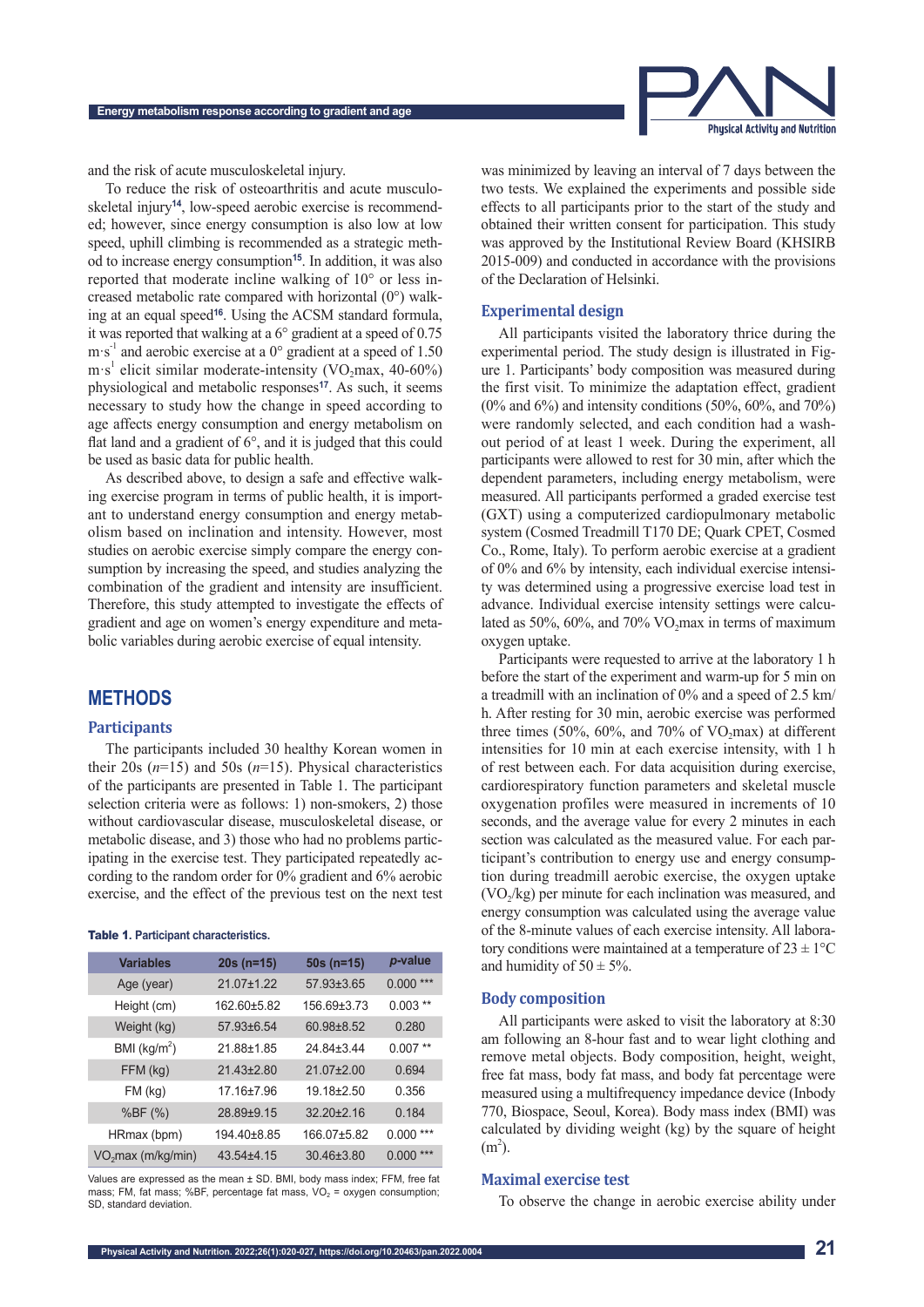

Gradient 6%

Intensity 50%, 60%, 70%

#### A randomized cross-over trial  $20'$ **Body** composition Gradient 0% Intensity 50%, 60%, 70%  $(n = 15)$

**Energy metabolism response according to gradient and age**



**Figure 1.** Study design. VO<sub>2</sub>max, maximal oxygen uptake.

equal environmental conditions, the maximum GXT was performed using a treadmill and respiratory gas analyzer sequent steps increased the inc (Cosmed Treadmill T170 DE, Quark CPET, Cosmed Co., Rome, Italy). For women in their 50s, the Balke protocol was applied, starting at a speed of 5.5 km/h and 0% incline in step 1, maintaining the speed every minute, but increasing the incline by 2%. The Bruce protocol was applied for women in their 20s. The first step was performed for 2 min

at a walking speed of 2.7 km/h at 10% incline, and the subsequent steps increased the incline by 2% every 3 min and the speed by 1.1 to 1.4 km/h. During the test, the heart rate (HR) was measured using a heart rate monitor (HR monitor, Polar) at 1-minute intervals, and the rating of perceived exertion (RPE) was calculated using Borg**18**. To measure the physiology of the subject, the psychological state was continuously observed. Exercise was performed until the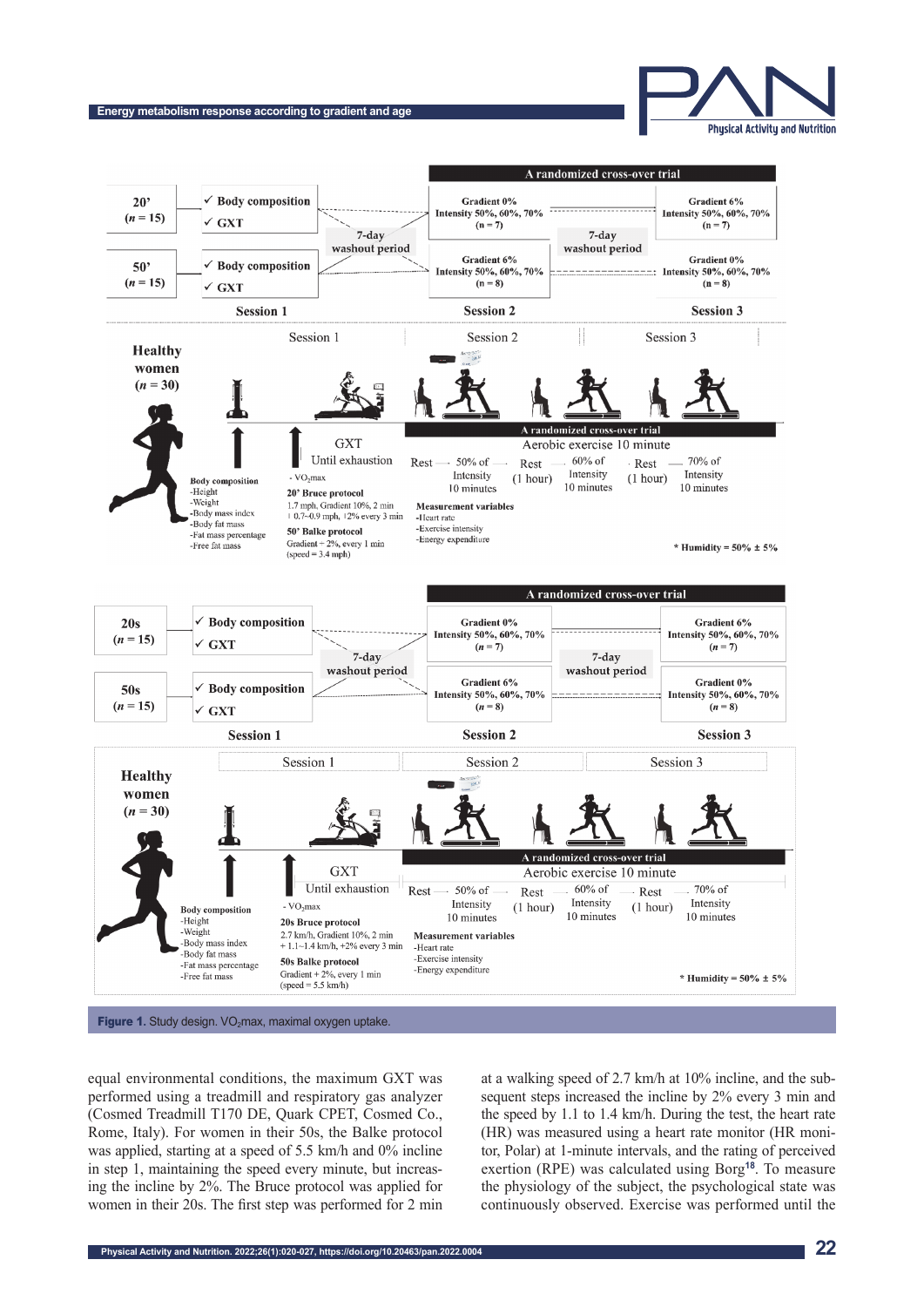

subject could no longer sustain the exercise, and after the exercise was stopped, a cool-down exercise was performed for 5 min. When at least three of the following conditions were satisfied, the subject was judged to have reached the stage of exhaustion and GXT was terminated: 1. when the HR did not increase in proportion to the exercise intensity; 2. when  $VO<sub>2</sub>$  did not increase, even when exercise intensity increased; 3. when the respiratory exchange ratio (RER) was 1.10 or higher; 4. when the Borg scale score was 17 or higher; and 5. when the predicted HRmax exceeded 90%.

#### **Main experiment**

To perform aerobic exercise at a gradient of 0% and 6% by intensity, each individual exercise intensity was determined using a GXT in advance. Individual exercise intensity settings were calculated as 50%, 60%, and 70%  $VO<sub>2</sub>max$ in terms of maximum oxygen uptake. Participants were required to arrive at the laboratory 1 h before the start of the experiment and warm-up for 5 min at a treadmill inclination of 0% and a speed of 2.5 km/h after which they were allowed to rest for 30 min. Aerobic exercise was performed at different intensities (50%, 60%, and 70% of  $VO<sub>2</sub>max$ ) for 10 min each, and the rest was performed for 1 h between exercise intensities. In addition, the experiment was conducted every seven days so that the results of the previous experiment did not affect future studies, but the experimental sequence of each gradient of aerobic exercise was selected by random assignment (Tables 2, 3, 4).

All participants had their oxygen uptake per minute  $(VO<sub>2</sub>)$ 

Table 2**. Oxygen uptake.**

|     | <b>Gradient</b> | <b>Intensity</b> |                |                  |  |  |  |
|-----|-----------------|------------------|----------------|------------------|--|--|--|
| Age |                 | 50%              | 60%            | <b>70%</b>       |  |  |  |
| 20s | $0\%$           | $20.41 + 2.71$   | $25.67 + 3.12$ | $30.39 + 2.78$   |  |  |  |
|     | 6%              | $21.26 + 1.51$   | $26.13+2.86$   | $30.95 \pm 3.16$ |  |  |  |
| 50s | $0\%$           | $15.21 + 2.14$   | $1849+216$     | 21.96±2.86       |  |  |  |
|     | 6%              | $15.26 \pm 2.37$ | 18 74 + 1 84   | $21.95 \pm 2.05$ |  |  |  |

Values are expressed as the mean  $\pm$  SD. Unit: ml  $\cdot$  kg<sup>-1</sup>  $\cdot$  min<sup>-1</sup>.

#### Table 3**. Carbon dioxide production.**

|     | <b>Gradient</b> | <b>Intensity</b> |                  |                  |  |  |  |
|-----|-----------------|------------------|------------------|------------------|--|--|--|
| Age |                 | 50%              | 60%              | <b>70%</b>       |  |  |  |
| 20s | $0\%$           | $14.39 \pm 1.92$ | $18.11 \pm 2.21$ | 21.44±1.97       |  |  |  |
|     | 6%              | 14.99±1.07       | $18.43 \pm 2.03$ | $21.84 + 2.23$   |  |  |  |
| 50s | $0\%$           | $10.73 \pm 1.52$ | $13.05 \pm 1.53$ | $15.51 \pm 2.02$ |  |  |  |
|     | 6%              | 10.76±1.67       | $13.23 \pm 1.30$ | $15.49 \pm 1.45$ |  |  |  |

Values are expressed as the mean  $\pm$  SD. Unit: ml  $\cdot$  kg<sup>-1</sup>  $\cdot$  min<sup>-1</sup>.

#### Table 4**. Speed.**

|     | <b>Gradient</b> | <b>Intensity</b> |                  |                  |  |  |
|-----|-----------------|------------------|------------------|------------------|--|--|
| Age |                 | 50%              | 60%              | <b>70%</b>       |  |  |
| 20s | $0\%$           | $9.52 \pm 0.66$  | $10.90 \pm 0.82$ | $12.09 \pm 1.26$ |  |  |
|     | 6%              | $7.40 \pm 0.85$  | $8.81 \pm 0.74$  | $10.08 \pm 1.00$ |  |  |
|     | 0%              | $5.12 \pm 0.41$  | $5.87 \pm 0.49$  | $6.69 \pm 0.38$  |  |  |
| 50s | 6%              | $3.41 \pm 0.37$  | $4.37 \pm 0.41$  | $5.17+0.41$      |  |  |

Values are expressed as the mean  $\pm$  SD. Unit: km  $\cdot$  hr<sup>-1</sup>.

and carbon dioxide production per minute  $(VCO<sub>2</sub>)$  measured for each slope during treadmill aerobic exercise; carbohydrate oxidation, fat oxidation, and energy consumption (EE), which are substrate oxides, were calculated using the formula of Jeukendrup and Wallis**8**. However, protein oxidation was not evaluated in this study. To calculate protein oxidation, nitrogen excreted from sweat and urine is measured or radioisotopes are used, but previous studies reported that the contribution of protein oxidation as an energy source during exercise is very small**19**; therefore, it was excluded from this study.

Carbohydrate (CHO) oxidation (g) =  $4.210 \times VCO$ ,  $-2.962 \times \text{VO}$ Fat oxidation (g) =  $1.695 \times \text{VO}_2 - 1.701 \times \text{VCO}_2$ Energy expenditure (EE, kcal) =  $4.07 \times$  CHO + 9.75  $\times$  FAT

#### **Statistical analysis**

Data obtained in this study were analyzed using the Statistical Package for the Social Sciences (SPSS) version 25.0 (IBM Corporation, Armonk, NY, USA), and the mean and standard deviation (SD) were calculated to present descriptive statistics. The normality and homoscedasticity of all outcome parameters were verified using the Shapiro-Wilk test. Repeated two-way ANOVA was performed to verify the average difference in the dependent variables between the three exercise intensities and between the two gradients. When the main effect of intensity, the main effect of gradient, or the interaction between intensity and gradient was significant, the difference between the exercise intensity within the gradient was analyzed using one-way ANOVA and the least significant difference (LSD) method. The difference between the gradients within exercise intensity was analyzed using a dependent t-test. In addition, the average difference in the dependent variable by age group in exercise intensity was analyzed using an independent t-test. The significance level (a) for all statistical analyses was set at *p*  $< 0.05$ .

### **RESULTS**

#### **Energy expenditure**

Regarding the difference in energy expenditure by intensity according to the gradient within a specific age group, the main effect of intensity was found to be significant in both age groups ( $p < 0.05$ ), and the interaction between intensity and gradient was not significant. On the other hand, the main effect of the gradient was found in the 20s group, but there was no significant difference between the gradients for all intensities. Regarding the difference in energy expenditure by intensity according to the gradient between the age groups, there was a significant difference between the two age groups at all gradients and intensities ( $p < 0.05$ ), and the energy expenditure in the 20s age group was significantly higher than that in the 50s age group (Table 5, 6).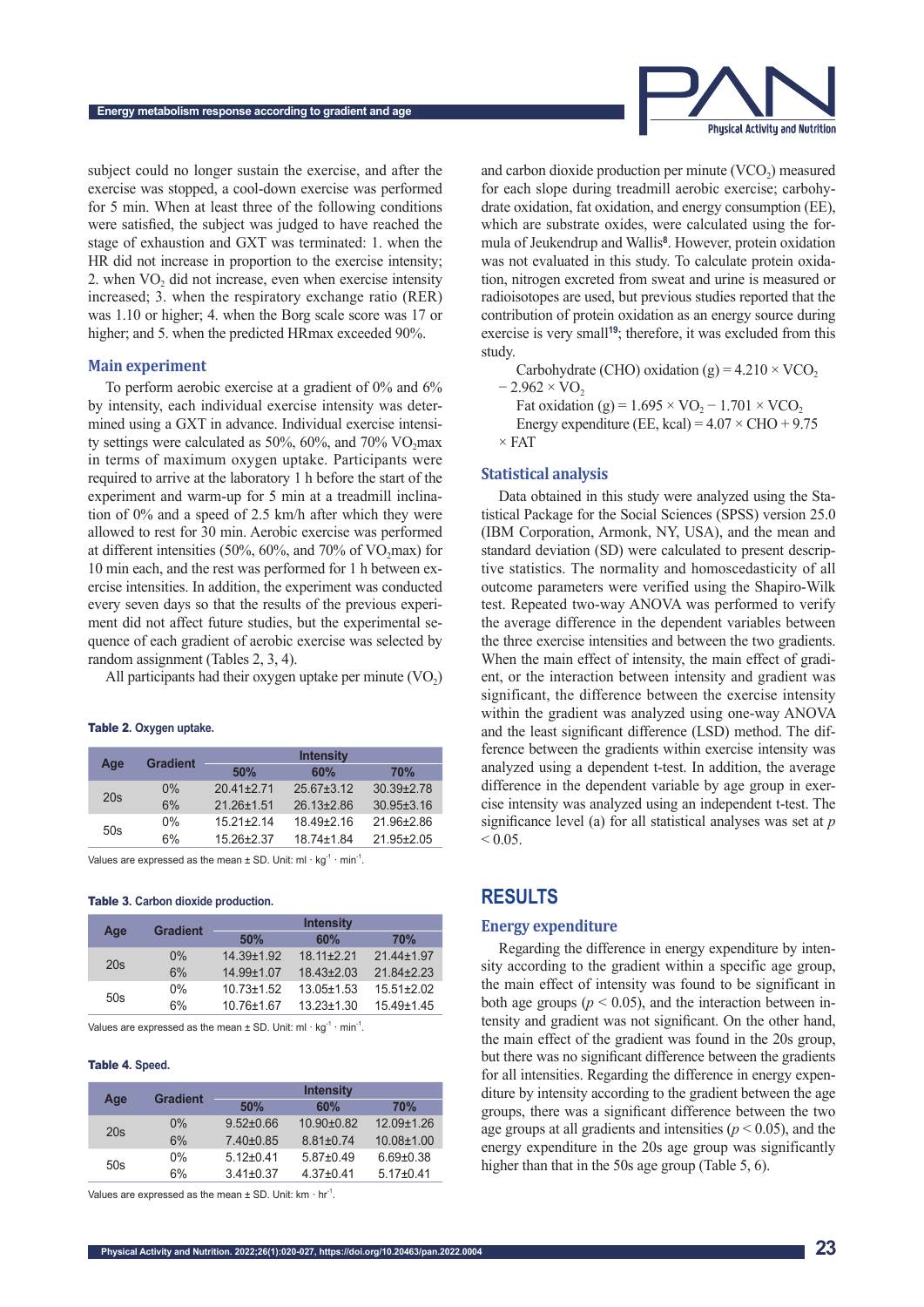

#### Table 5**. Difference in energy expenditure.**

|     | <b>Gradient</b> | <b>Intensity</b>                         |                                          |                                     | $\Delta\%$   |              |              |                                                            |
|-----|-----------------|------------------------------------------|------------------------------------------|-------------------------------------|--------------|--------------|--------------|------------------------------------------------------------|
| Age |                 | 50%                                      | 60%                                      | <b>70%</b>                          | 50-60        | 60-70        | 50-70        |                                                            |
| 20s | $0\%$<br>6%     | $55.99 \pm 6.96$ a<br>$5822+622a$        | $71.12 \pm 8.11$ b<br>72.15±8.70 b       | $84.37 \pm 7.99$ c<br>86.43±10.22 c | 26.4<br>23.9 | 19.2<br>19.8 | 50.7<br>48.5 | Intensity 0.000***<br>Gradient 0.027*<br>Interaction 0.816 |
| 50s | $0\%$<br>6%     | $46.51 \pm 8.47$ a<br>$46.34 \pm 9.31$ a | $56.76 \pm 8.11$ b<br>$57.12 \pm 8.01$ b | 68.14±12.61 c<br>67.27 $\pm$ 9.89 c | 22.0<br>23.3 | 20.1<br>17.8 | 46.5<br>45.2 | Intensity 0.000***<br>Gradient 0.739<br>Interaction 0.858  |

Values are expressed as the mean ± SD. Unit: kcal·min<sup>-1</sup>; \**p*<.05; \*\*\* *p*<.001.: significant of main effect and interaction, a, b, c: Different alphabets mean that there is a significant difference between intensities within the gradient.

#### Table 6**. Difference in energy expenditure between the two age groups.**

| <b>Gradient</b> |                  |                  | Age              |       |            |
|-----------------|------------------|------------------|------------------|-------|------------|
|                 | <b>Intensity</b> | 20s              | 50s              |       |            |
|                 | 50%              | $55.99 \pm 6.96$ | $46.51 \pm 8.47$ | 3.350 | $0.002**$  |
| $0\%$           | 60%              | $71.12 \pm 8.11$ | $56.76 \pm 8.11$ | 4.736 | $0.000***$ |
|                 | 70%              | 84.37±7.99       | 68.14±12.61      | 4.210 | $0.000***$ |
|                 | 50%              | $58.22 \pm 6.22$ | $46.34 \pm 9.31$ | 4.109 | $0.000***$ |
| 6%              | 60%              | 72.15±8.70       | $57.12 \pm 8.01$ | 4.923 | $0.000***$ |
|                 | 70%              | 86.43±10.22      | 67.27±9.89       | 5.218 | $0.000***$ |

Values are expressed as the mean ± SD. Unit: kcal·min-1; \*\**p*<.01; \*\*\* *p*<.001: significant difference between the two age groups.

#### Table 7**. Difference in fat oxidation.**

|                 | <b>Intensity</b> |                                   |                                    |                                | $\Delta\%$       |                   |                   |                                                         |
|-----------------|------------------|-----------------------------------|------------------------------------|--------------------------------|------------------|-------------------|-------------------|---------------------------------------------------------|
| Age             | gradient         | 50%                               | 60%                                | <b>70%</b>                     | $50 - 60$        | 60-70             | 50-70             | p                                                       |
| 20s             | $0\%$<br>6%      | 25.46±9.04<br>$32.13 \pm 14.39$ a | 24.25±12.34<br>$29.49 \pm 16.36$ a | 27.74±16.33<br>22.92±18.36 b   | $-3.6$<br>$-8.2$ | 13.0<br>$-22.3$   | 9.0<br>$-28.7$    | Intensity 0.134<br>Gradient 0.753<br>Interaction 0.029* |
| 50 <sub>s</sub> | $0\%$<br>6%      | 12.93±10.11<br>$17.41 \pm 9.03$   | 11.25±10.07<br>17.89±10.32#        | $8.10 + 9.77$<br>17.02±13.37 # | $-13.1$<br>2.8   | $-28.0$<br>$-4.8$ | $-37.4$<br>$-2.2$ | Intensity 0.100<br>Gradient 0.027*<br>Interaction 0.071 |

Values are expressed as the mean ± SD Unit: kcal·min<sup>-1</sup>; \**p*<.05; \*\*\* *p*<.001.: significant of main effect and interaction, a, b, c: Different alphabets mean that there is a significant difference between intensities within the gradient. #: significant difference between the gradient within the intensity.

#### Table 8**. Difference in fat oxidation between the two age groups.**

| <b>Gradient</b> | <b>Intensity</b> |                   | Age               |       |            |
|-----------------|------------------|-------------------|-------------------|-------|------------|
|                 |                  | 20s               | 50s               |       |            |
|                 | 50%              | 25.46±9.04        | $12.93 \pm 10.11$ | 3.577 | $0.001**$  |
| $0\%$           | 60%              | 24.25±12.34       | $11.25 \pm 10.07$ | 3.685 | $0.001**$  |
|                 | 70%              | 27.74±16.33       | $8.10 + 9.77$     | 3.997 | $0.000***$ |
|                 | 50%              | $32.13 \pm 14.39$ | $17.41 \pm 9.03$  | 3.356 | $0.002**$  |
| 6%              | 60%              | 29.49±16.36       | 17.89±10.32       | 2.324 | $0.028*$   |
|                 | 70%              | 22.92±18.36       | 17.02±13.37       | 1.006 | 0.323      |

Values are expressed as the mean ± SD. Unit: kcal·min<sup>-1</sup>; \**p*<.05; \*\**p*<.01; \*\*\* *p*<.001.: significant difference between the two age groups.

#### **Fat oxidation**

Table 7, 8 shows the differences in the fat oxidation rates. In both age groups, the main effect of intensity was not significant, the interaction between intensity and gradient was significant in participants in their  $20s$  ( $p = 0.029$ ), and the main effect of gradient was significant in participants in their 50s ( $p = 0.027$ ). There was a significant difference in fat oxidation according to intensity between the two age groups, except for  $VO_2$ max  $70\%$  intensity at a 6% gradient, and the fat oxidation in participants in their 20s was significantly higher than in participants in their 50s.

#### **Carbohydrate oxidation**

Table 9, 10 shows the differences in carbohydrate oxidation. In both age groups, the main effect of intensity on carbohydrate oxidation during aerobic exercise was significant  $(p < 0.001)$ , and the interaction between intensity and gradient was not significant. On the other hand, the main effect of gradient was found only in participants in their 50s  $(p = 0.035)$ . Post hoc analysis revealed that carbohydrate oxidation was significantly higher at 0% than at a gradient of  $6\%$  at VO<sub>2</sub>max 70% intensity. There was no significant difference in carbohydrate oxidation according to gradient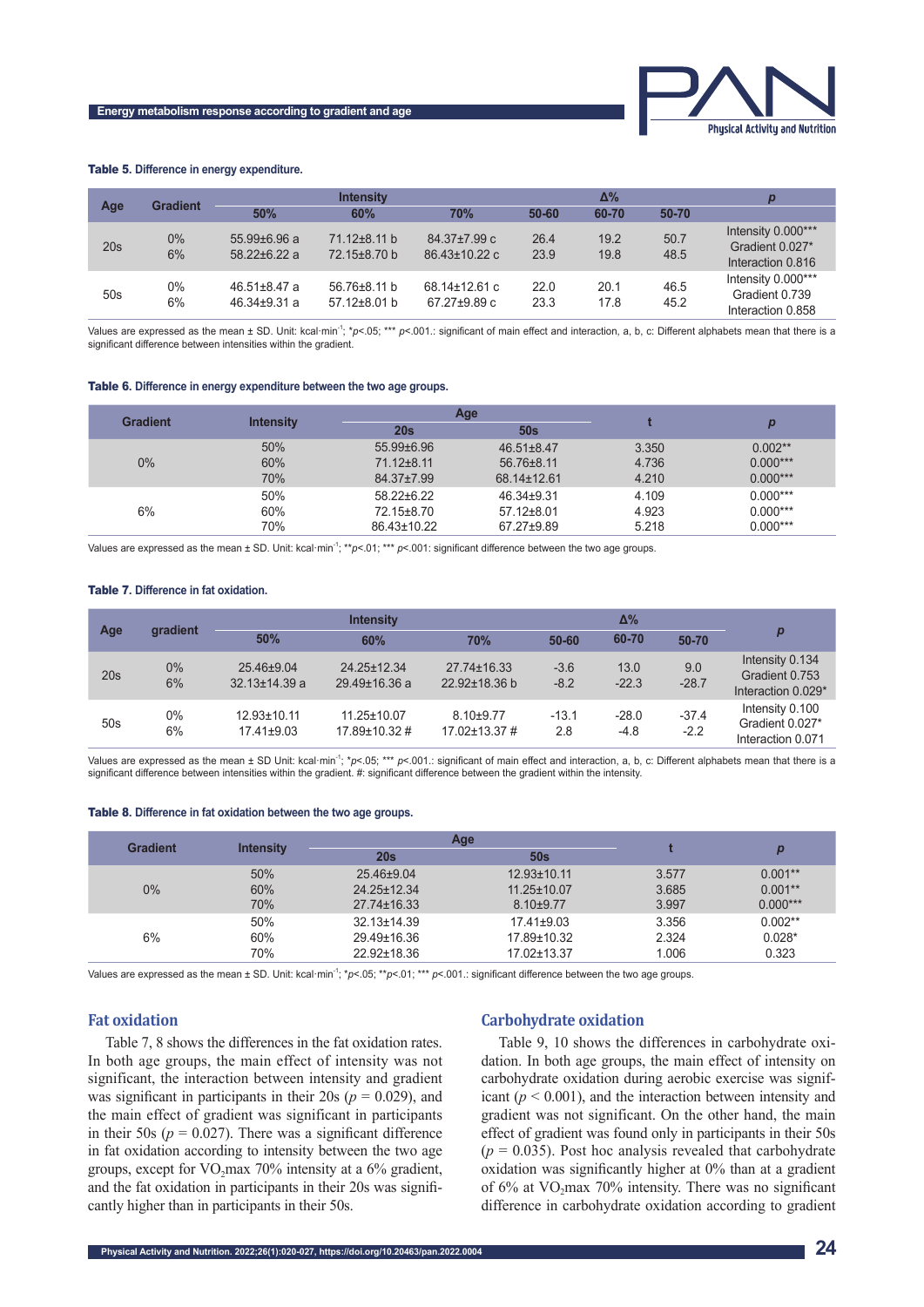

#### Table 9**. Difference in carbohydrate oxidation.**

| Age | gradient    | <b>Intensity</b>                           |                                      | Δ%                                            |              |              | р             |                                                            |
|-----|-------------|--------------------------------------------|--------------------------------------|-----------------------------------------------|--------------|--------------|---------------|------------------------------------------------------------|
|     |             | 50%                                        | 60%                                  | 70%                                           | $50 - 60$    | 60-70        | 50-70         |                                                            |
| 20s | $0\%$<br>6% | $30.52 \pm 13.20$ a<br>$26.07 \pm 14.19$ a | 46.86±14.88 b<br>$42.62 \pm 16.61$ b | $56.60 \pm 18.12$ c<br>$63.51 \pm 19.13$ c    | 37.5<br>63.5 | 34.9<br>49.0 | 85.5<br>143.6 | Intensity 0.000***<br>Gradient 0.723<br>Interaction 0.064  |
| 50s | $0\%$<br>6% | $33.58 \pm 14.11$ a<br>28.93±14.20 a       | 45.51±14.24 b<br>39.23±13.25 b       | $60.04 \pm 16.35$ c<br>$50.24 \pm 16.41$ c. # | 35.5<br>35.6 | 31.9<br>28.1 | 78.8<br>73.6  | Intensity 0.000***<br>Gradient 0.035*<br>Interaction 0.251 |

Values are expressed as the mean ± SD. Unit: kcal·min<sup>-1</sup>; \* *p*<.05; \*\*\* *p*<.001: significant of main effect and interaction, a, b, c: Different alphabets mean that there is a significant difference between intensities within the gradient. #: significant difference between the gradient within the intensity

|  |  |  | <b>Table 10.</b> Difference in carbohydrate oxidation between the two age groups. |  |  |
|--|--|--|-----------------------------------------------------------------------------------|--|--|
|--|--|--|-----------------------------------------------------------------------------------|--|--|

| <b>Gradient</b> |                  | <b>Ages</b>       |                   |         |       |
|-----------------|------------------|-------------------|-------------------|---------|-------|
|                 | <b>Intensity</b> | 20s               | 50s               |         |       |
| $0\%$           | 50%              | $30.52 \pm 13.20$ | 33.58±14.11       | $-614$  | 0.544 |
|                 | 60%              | 46.86±14.88       | $45.51 \pm 14.24$ | $-623$  | 0.539 |
|                 | 70%              | 56.60±18.12       | 60.04±16.35       | $-.546$ | 0.590 |
|                 | 50%              | 26.07±14.19       | 28.93±14.20       | $-552$  | 0.585 |
| 6%              | 60%              | 42.62±16.61       | $39.23 \pm 13.25$ | .618    | 0.542 |
|                 | 70%              | 63.51±19.13       | $50.24 \pm 16.41$ | 2.038   | 0.051 |

Values are expressed as the mean ± SD. Unit: kcal·min<sup>-1</sup>; \**p*<.05; \*\* *p*<.01; \*\*\* *p*<.001: significant difference between the two age groups.

intensity between the age groups.

## **DISCUSSION**

This study compared and analyzed the effects of different gradients and ages on energy consumption and metabolic variables during aerobic exercise with equivalent exercise intensities (50%, 60%, and 70% of VO<sub>2</sub>max).

Exercise intensity is the most representative factor affecting energy metabolism during exercise, and it determines the ratio of carbohydrates and fats oxidized by muscles**20**. In this study, fat oxidation was compared using the substrate oxides calculation formula by Jeukendrup and Wallis**8** at 50%, 60%, and 70% of the equal  $VO<sub>2</sub>max$  according to gradient and age. The results of fat oxidation in this study showed no significant difference according to the increase in exercise intensity, but a significant difference was found between the VO<sub>2</sub>max  $60\%$  (29.49 $\pm$ 16.36) and 70% (22.92±18.36) intensities at a 6% gradient for participants in their 20s.

Romijn et al.**21** reported that energy supply is achieved through fatty acid oxidation of plasma when exercise continues for  $> 30$  min at 55%-75% of VO<sub>2</sub>max, which can be maintained for more than 90 min. Crisp et al.**22** showed similar results to this study for fat oxidation measured at exercise times of 3, 10, 20, and 30 minutes at intensities of VO<sub>2</sub>max 40%, 45%, 50%, 55%, and 60%, respectively. In addition, the absolute fat oxidation rate was reported to show no significant difference, and it was reported that fat oxidation was not affected in steady-state exercise within 30 min. As a result of this study, the reason for the lack of significant difference in fat oxidation due to the increase in exercise intensity is considered to be because the exercise

time for each intensity was limited to 10 min.

As a result of fat acidification between gradients, there was a significant difference between  $60\%$  (0%:  $11.25\pm$ 10.07, 6%: 17.89±10.32) and 70% (0%: 8.10±9.77, 6%:  $17.02\pm13.37$ ) of VO<sub>2</sub>max for participants in their 50s. In both the 20s and 50s age groups, there was a higher tendency for fatty acid oxidation to increase during aerobic exercise with a gradient of 6% compared with that with a 0% gradient. Physiological and metabolic comparative studies on the effects of exercise type and exercise intensity**<sup>23</sup>** reported that there was no difference in fatty acid oxidation according to exercise type, but Zouhal et al.**24** reported that exercise using small muscle groups produced a low response to catecholamines depending on the type of exercise, and also affected the decrease in fat oxidation, suggesting that there was a difference in fat oxidation depending on the type of exercise. The results of a study analyzing muscle activation according to inclination during treadmill walking**<sup>25</sup>** suggest that activation of the quadriceps, gastrocnemius, and soleus muscles related to lower extremity muscles increased when walking on an inclined treadmill compared with walking on flat ground. The increase in fat oxidation in the 6% gradient aerobic exercise group in this study may be due to the availability of more muscle groups in this group compared with the 0% gradient aerobic exercise group.

Comparing the fat oxidation results between the two age groups showed that there was a significant increase in fat oxidation in women in their 20s compared to those in their 50s, and similar results were found in a study comparing fat oxidation according to women's age**26**. It has been reported that the fat oxidation difference according to the increase in age is caused by the decreased metabolic function of the body using fat as an energy source owing to the accumulation of triglycerides in the muscles and low cardiorespira-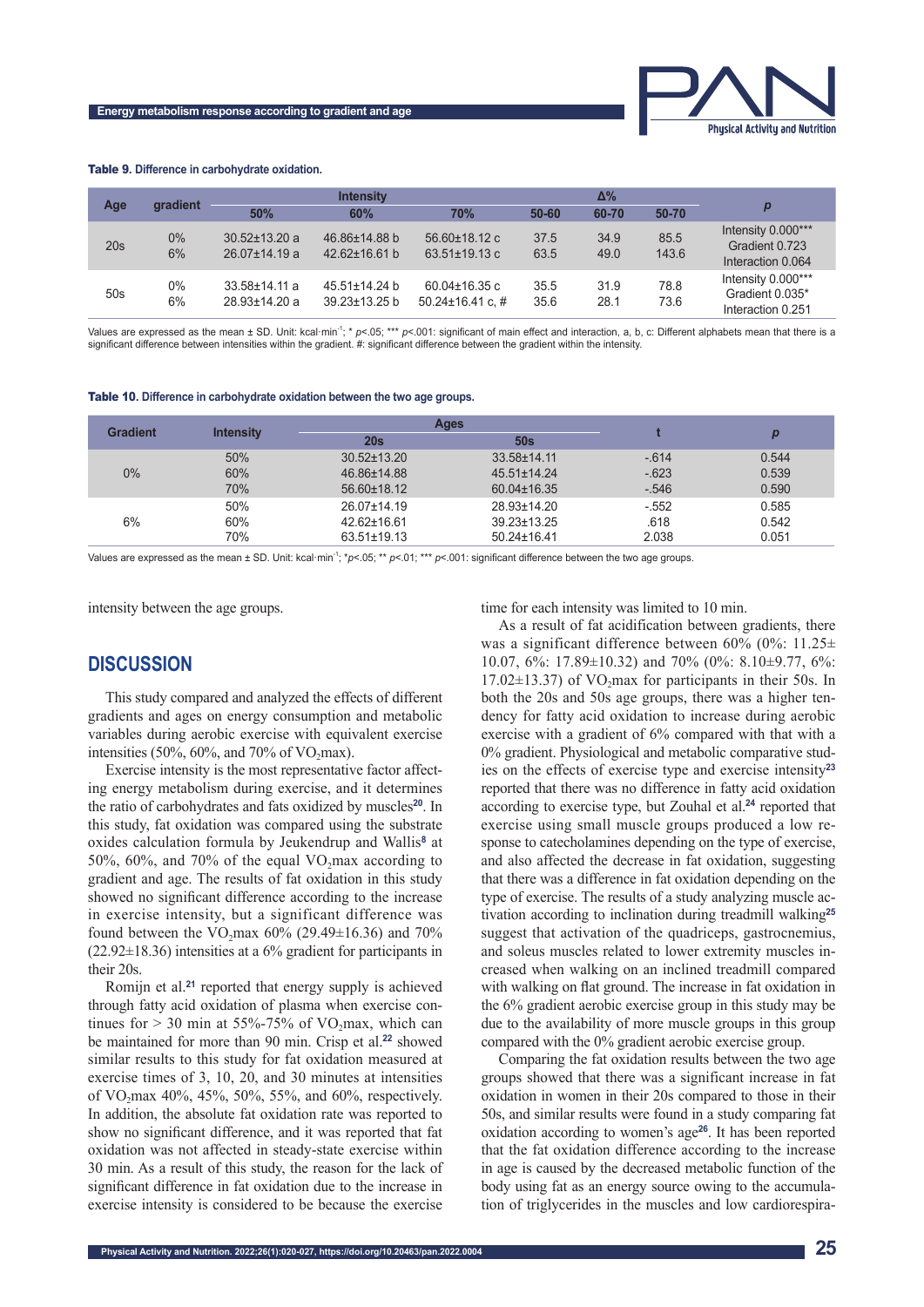

tory fitness**27**. This is thought to be the result of low oxygen uptake and high respiratory exchange rate reducing the ratio of fat oxidation in energy expenditure of women in their 50s compared with those in their 20s**8**.

Energy expenditure has a linear relationship with heart rate and oxygen consumption**28**. McNarry et al.**29** reported that energy expenditure also increases proportionally when aerobic exercise increases, and as reported in previous studies, an increase in speed during aerobic exercise can increase energy expenditure**30**. In this study, energy expenditure significantly increased as exercise intensity increased, which is considered to be the result of an increase in exercise speed as exercise intensity increased. In addition, the increase in exercise intensity according to age showed a lower energy expenditure in the 50s age group than in the 20s age group; this finding is supported by Bavenholm et al.**31**, who reported that energy expenditure decreases with age.

This study has several limitations. First, it was necessary to calculate protein oxidation by measuring the nitrogen excretion portion in the urine, but this was not calculated due to the findings of previous studies. Second, an exercise time of 30 min or more is required for fat metabolism, but in this study, exercise time was limited to 10 min. Third, the psychological state of the participants in this study could not be controlled equally. Despite these limitations, the results of this study were meaningful.

In conclusion, it was found that, regardless of age, energy expenditure and fat oxidation were higher in walking with a gradient of 6% than in walking with a gradient of 0%. In particular, to have a positive effect on resolving obesity in women in their 50s, it can be concluded that walking on a gradient of 6% rather than walking on a gradient of 0% at an equal intensity would be more effective in increasing fat oxidation. When performing aerobic exercises, such as flat walking and gradient walking, if the same energy consumption appears, increasing the gradient will decrease the speed, thereby lowering the risk of knee injury and increasing the rate of fat metabolism. In addition, there is an advantage in that both energy expenditure and fat oxidation can be increased when exercise is performed at 60% of VO<sub>2</sub>max among various exercise intensities. Therefore, since gradient walking is judged to be an effective method of relieving obesity, it can be actively applied in the field. However, to examine the difference in fat oxidation among exercise intensities more accurately, an exercise time > 30 min is required. Follow-up studies are required in the future to investigate the effect of various gradients on physiological and metabolic characteristics when carrying out aerobic exercises for more than 30 min.

# **ACKNOWLEDGEMENTS**

This study was supported by the Dongseo University Research Fund of 2020 (DSU-2020019).

## **REFERENCES**

- 1. Jung WS, Park HY, Kim SW, Kim J, Hwang H, Lim K. Prediction of non-exercise activity thermogenesis (NEAT) using multiple linear regression in healthy Korean adults: a preliminary study. *Phys Act Nutr.* 2021;25:23-9.
- 2. Petridou A, Siopi A, Mougios V. Exercise in the management of obesity. *Metabolism.* 2019;92:163-9.
- 3. Masoud K, Bahman A, Ali J, Younes M. Education based on the health belief model to improve the level of physical activity. *Phys Act Nutr.* 2021;25:17-23.
- 4. Dorling J, Broom DR, Burns SF, Clayton DJ, Deighton K, James LJ, King JA, Miyashita M, Thackray AE, Batterham RL, David J. Stensel DJ. Acute and chronic effects of exercise on appetite, energy intake, and appetite-related hormones: the modulating effect of adiposity, sex, and habitual physical activity. *Nutrients.* 2018;10:1140.
- 5. Miller KR, McClave SA, Jampolis MB, Hurt RT, Krueger K, Landes S, Collier B. The health benefits of exercise and physical activity. *Current Nutrition Reports.* 2016;5:204-12.
- 6. Schutz Y, Nguyen DM, Byrne NM, Hills AP. Effectiveness of three different walking prescription durations on total physical activity in normal- and overweight women. *Obes Facts.* 2014;7:264-73.
- 7. Chung N, Park MY, Kim J, Park HY, Hwang H, Lee CH, Han JS, So J, Park J, Lim K. Non-exercise activity thermogenesis (NEAT): a component of total daily energy expenditure. *J Exerc Nutrition Biochem.* 2018;22:23-30.
- 8. Jeukendrup AE, Wallis GA. Measurement of substrate oxidation during exercise by means of gas exchange measurements. *Int J Sports Med.* 2005;26:S28-37.
- 9. Achten J, Gleeson M, Jeukendrup AE. Determination of the exercise intensity that elicits maximal fat oxidation. *Med Sci Sports Exerc.* 2002;34:92-7.
- 10. Li SSW, Chan OHT, Ng TY, Kam LH, Ng CY, Chung WC, Chow DH. Gender differences in energy expenditure during walking with backpack and double-pack loads. *Hum Factors.* 2019;61:203-13.
- 11. Stergiou N, Moraiti C, Giakas G, Ristanis S, Georgoulis AD. The effect of the walking speed on the stability of the anterior cruciate ligament deficient knee. *Clin Biomech (Bristol, Avon).* 2004;19:957- 63.
- 12. Lelas JL, Merriman GJ, Riley PO, Kerrigan DC. Predicting peak kinematic and kinetic parameters from gait speed. *Gait Posture.* 2003;17:106-12.
- 13. Mündermann A, Dyrby CO, Andriacchi TP. Secondary gait changes in patients with medial compartment knee osteoarthritis: increased load at the ankle, knee, and hip during walking. *Arthritis Rheum.* 2005;52:2835-44.
- 14. Ghesmaty Sangachin M, Cavuoto LA, Wang Y. Use of various obesity measurement and classification methods in occupational safety and health research: a systematic review of the literature. *BMC Obes.* 2018;5:1-24.
- 15. Milic M, Erceg M, Palermi S, Iuliano E, Borrelli M, Cè E, Esposito F, Padulo J. Uphill walking at iso-efficiency speeds. *Biol Sport.* 2020;37:247-53.
- 16. Ardigò LP, Saibene F, Minetti AE. The optimal locomotion on gradients: walking, running or cycling? *Eur J Appl Physiol.* 2003;90:365- 71.
- 17. Ehlen KA, Reiser RF, 2nd, Browning RC. Energetics and biome-